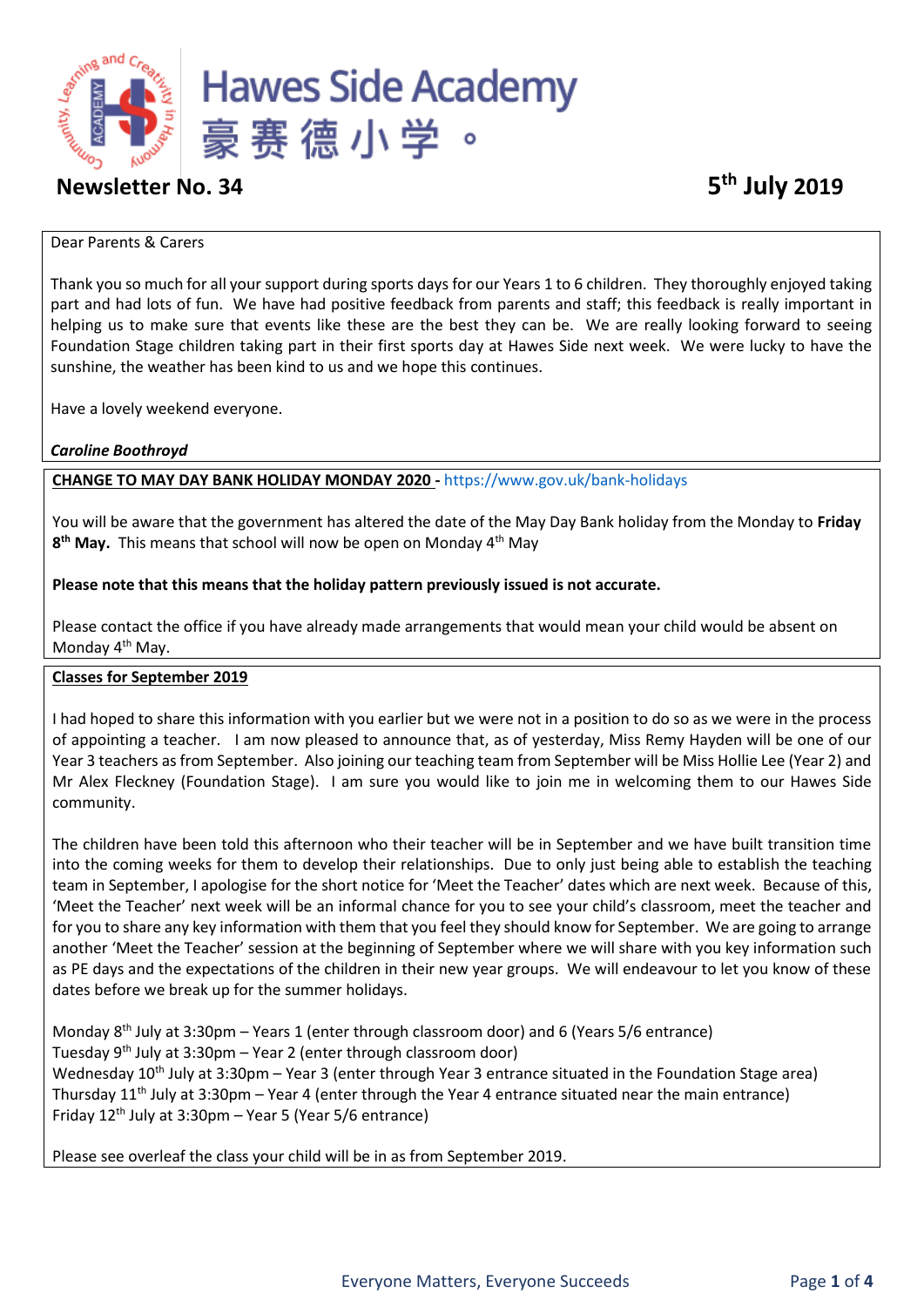| Class      | Class in September 2019       | Class          | Class in September 2019        | Class     | Class in September 2019  |
|------------|-------------------------------|----------------|--------------------------------|-----------|--------------------------|
| <b>Now</b> |                               | Now            |                                | Now       |                          |
|            | RH - Mr Sandwell - Class      |                | RS - Mrs Sleet - Class Teacher |           | RA - Mr Fleckney - Class |
|            | Teacher & Phase Leader        |                |                                |           | Teacher                  |
| RH.        | $1H$ – Mrs Harrop – Class     | <b>RS</b>      | $1S - Mr$ Minns $-$ Class      | <b>RA</b> | 1A – Mrs Black – Class   |
|            | Teacher                       |                | Teacher                        |           | Teacher                  |
| 1H         | 2H - Miss Lee - Class Teacher | 1 <sub>S</sub> | 2S - Mrs Taylor/Mrs Hope -     | 1A        | 2A – Mrs Garratt – Class |
|            |                               |                | <b>Class Teachers</b>          |           | Teacher                  |
| 2H         | 3H - Mrs Moville - Class      | 2S             | 3S - Mrs Haywood/Mrs           | 2A        | 3A - Miss Hayden - Class |
|            | Teacher                       |                | Kirkby - Class Teacher         |           | Teacher                  |
| 3H         | 4H - Mr Dawson - Class        | 3S             | 4S - Mr Smith - Class Teacher  | 3A        | 4A – Miss Heald – Class  |
|            | Teacher                       |                |                                |           | Teacher                  |
| 4H         | 5H – Mrs Wiseman – Class      | 4S             | 5S – Miss Cartwright – Class   | 4A        | 5A - Mrs Brett - Class   |
|            | Teacher                       |                | Teacher                        |           | Teacher                  |
| 5H         | 6H – Mrs Randles – Class      | <b>5S</b>      | 6S - Miss Lillie - Class       | 5A        | 6A - Mrs Wright - Class  |
|            | Teacher                       |                | Teacher                        |           | Teacher                  |

**Taekwondo** - We had a successful taekwondo grading at the weekend. The following children passed to the following level.



Congratulations to all the children. Well done!!

If your child attends Hawes Side Academy and is interested in learning Taekwondo, we have a class that runs after school on Wednesdays. Please call me on [07779275207](tel:07779275207) or [www.northerntaekwondo.co.uk.](http://www.northerntaekwondo.co.uk/) Regards Master Lee.

**Hawes Side Academy Website** – Don't forget to visit our website to see all of our latest news see: [www.hawes](http://www.hawes-side.co.uk/news)[side.co.uk/news](http://www.hawes-side.co.uk/news)

| Attendance – week ending $5th$ July 2019            |    |                 |  |
|-----------------------------------------------------|----|-----------------|--|
| Best Key Stage 1 class attendance                   | 1S | 98.7%           |  |
| Best Key Stage 2 class attendance                   | 6H | 99.7%           |  |
| Most punctual Key Stage 1 class                     | 1H | 0 late arrivals |  |
| Most punctual Key Stage 2 class                     | 3H | 0 late arrivals |  |
| Whole school attendance for the week                |    | 96.1%           |  |
| Number of pupils late at least once during the week |    | 54              |  |

**It is expected that all schools will remain above 96.2% and, as you can see, we are below this level this week. Please make every effort to get your children into school as poor attendance is not only a barrier to progress but can leave the children with large gaps in their learning that can be very difficult to fill.** 

**To continue our quest for great attendance we are running a 'Golden Ticket' initiative whereby each week pupils who have 100% attendance will receive a 'Golden Ticket'. These tickets can be posted into the golden box in the library and a prize draw will take place at the end of each half-term.** 

**At Hawes Side Academy it is our aim to promote 100% attendance so that our pupils have 100% chance of success during their time with us.** *If a child is absent from school they are absent from learning!*

| <b>Class</b> | <b>Effort Award</b>                                                     | <b>School Values Award</b><br>(Respect, Resilience, Responsibility, Reconciliation,<br><b>Reflection, Everyone Matters)</b> |
|--------------|-------------------------------------------------------------------------|-----------------------------------------------------------------------------------------------------------------------------|
| 1H           | <b>Freddie</b> – For practising his colouring to make it<br>really neat | Jack – For always being a fantastic listener                                                                                |
| 1S           | <b>Scarlett</b> – For a super effort with her handwriting               | Jacob - For always trying hard to follow our 'Golden Rules'                                                                 |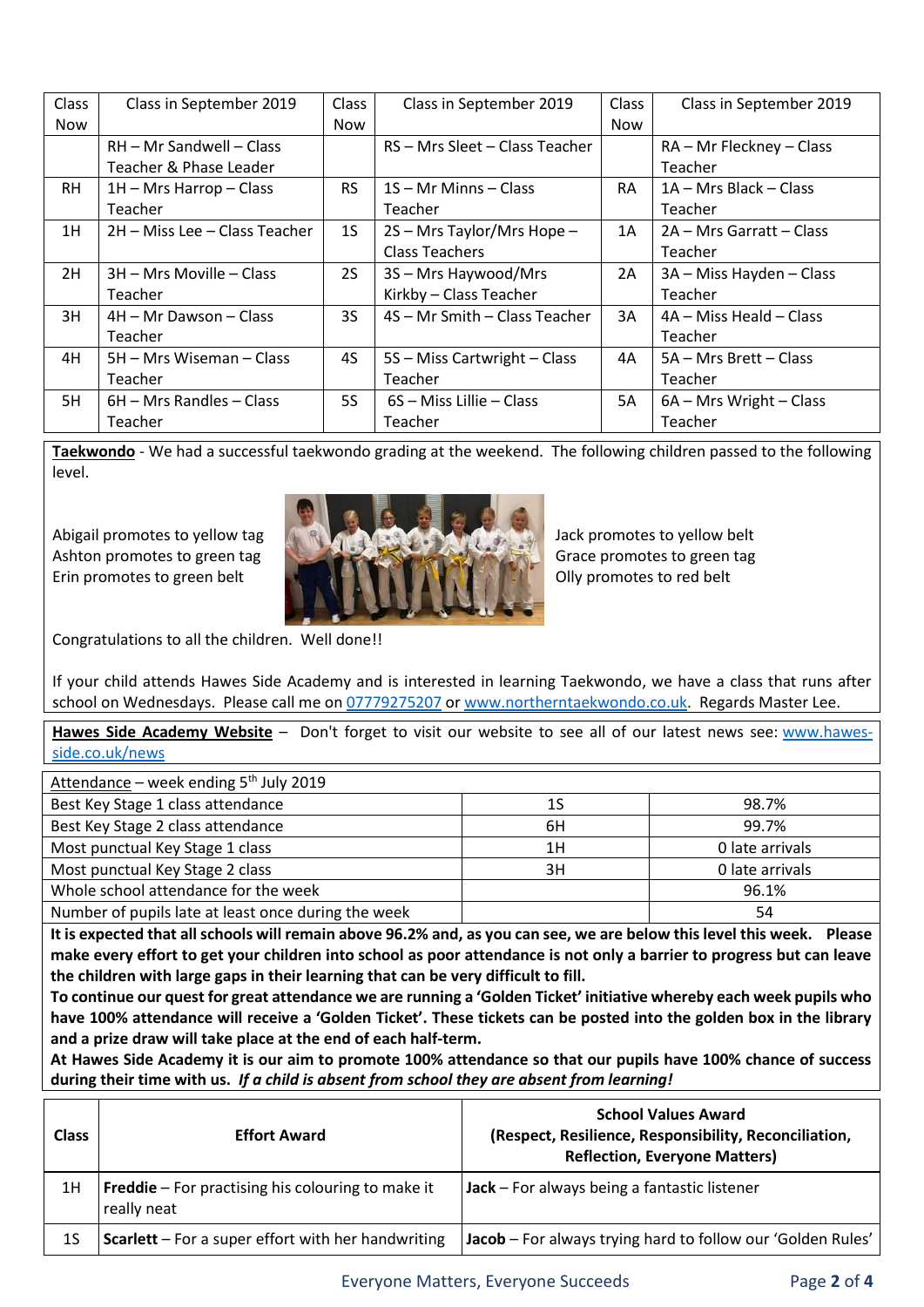| 1A        | Oscar - for his amazing improvements in reading                                                                        | Lily-Rose - For her coding work in computing and helping<br>and encouraging others     |  |  |
|-----------|------------------------------------------------------------------------------------------------------------------------|----------------------------------------------------------------------------------------|--|--|
| 2H        | Stevie-Mae - For super maths work                                                                                      | Charlie - For showing resilience with his handwriting                                  |  |  |
| 2S        | <b>Hope</b> $-$ for using great expression when reading<br>her reading book                                            | Alex - For always being respectful to everybody                                        |  |  |
| 2A        | Lacey - For her letter writing about the beach                                                                         | Olly - for being consistently responsible in class                                     |  |  |
| 3H        | Class 3H - For fantastic effort by everyone during<br>their end of year tests                                          | Leo-David - For showing excellent responsibility and self-<br>reflection within school |  |  |
| <b>3S</b> | Class 3S - For everyone trying super hard in our<br>tests                                                              | <b>Connor</b> - For always showing resilience by giving<br>everything a go             |  |  |
| 3A        | Class 3A - For fantastic effort in all our tests                                                                       | Amelia - For showing excellent resilience in maths when<br>tackling tricky challenges  |  |  |
| 4H        | Kai - For making great contributions in all lessons<br>this week                                                       | Jay - For using lovely manners                                                         |  |  |
| 4S        | Lilly-Mae - For teaching the class how to insert a<br>video clip onto a powerpoint presentation all<br>about digestion | Jayden - For having a positive, determined mindset during<br>assessment week           |  |  |
| 4A        | Callum - For trying exceptionally hard 100% of the<br>time this week                                                   | Grace - For treating all her friends and teachers kindly and<br>with respect           |  |  |
| 5H        | Eli - For excellent effort in class                                                                                    | Tyler - For always being respectful                                                    |  |  |
| <b>5S</b> | Alfie - For great effort in class                                                                                      | Amelia - For showing responsibility in class                                           |  |  |
| 5A        | Erin - For super effort in her descriptive writing                                                                     | Josh - For superb results in his reading                                               |  |  |
| 6H        | Erin - For fantastic effort in her learning                                                                            | Mckenna - For always being responsible in her learning                                 |  |  |
| 6S        | Liam - For fantastic detailed art work                                                                                 | Declan - For always doing his best and being a responsible<br>member of class 6S       |  |  |
| 6A        | Tyler - For great detail in art work                                                                                   | Harry - For always being willing to help others                                        |  |  |

## **Diary Dates**

| (correct at time of printing)                                                                                                                                                                     |
|---------------------------------------------------------------------------------------------------------------------------------------------------------------------------------------------------|
| The majority of Year 6 out at their respective High Schools - $w/c$ 8 <sup>th</sup> July                                                                                                          |
| Class RA Sports Day - Monday 8 <sup>th</sup> July - 2:30pm                                                                                                                                        |
| Meet the Teacher - Years 1 and 6 - Monday $8^{th}$ July @ 3:30pm                                                                                                                                  |
| Class RS - Tuesday $9^{th}$ July - 2:30pm                                                                                                                                                         |
| Meet the Teacher - Year 2 - Tuesday 9 <sup>th</sup> July @ 3:30pm                                                                                                                                 |
| Class RH - Wednesday $10^{th}$ July - 2:30pm                                                                                                                                                      |
| Meet the Teacher – Year 3 – Wednesday $10^{th}$ July @ 3:30pm                                                                                                                                     |
| Meet the Teacher - Year 4 - Thursday $11th$ July @ 3:30pm                                                                                                                                         |
| Foundation Stage Family Assembly - Friday $12^{th}$ July @ 2:45pm                                                                                                                                 |
| Meet the Teacher - Year 5 - Friday $12^{th}$ July @ 3:30pm                                                                                                                                        |
| Year 6 Production - Tuesday $16^{th}$ July @ 2:00pm                                                                                                                                               |
| Year 6 Production - Tuesday $16^{th}$ July @ 6:00pm                                                                                                                                               |
| Year 6 Leavers' Breakfast - Thursday 18 <sup>th</sup> July @ 9:00am                                                                                                                               |
| Year 6 Leavers' Assembly - Thursday 18 <sup>th</sup> July @ 10:00am                                                                                                                               |
| Year 6 Leavers' Party – Thursday 18 <sup>th</sup> July 3:00pm-5.00pm                                                                                                                              |
| School closes for Summer Holidays 2019 Term - Non Uniform Day (£1 donation gratefully received to go towards<br>curriculum enhancement) - Friday 19th July 2019<br>(Whole school finish @ 2:00pm) |
| Please note change of time for Year 6 leavers' party                                                                                                                                              |